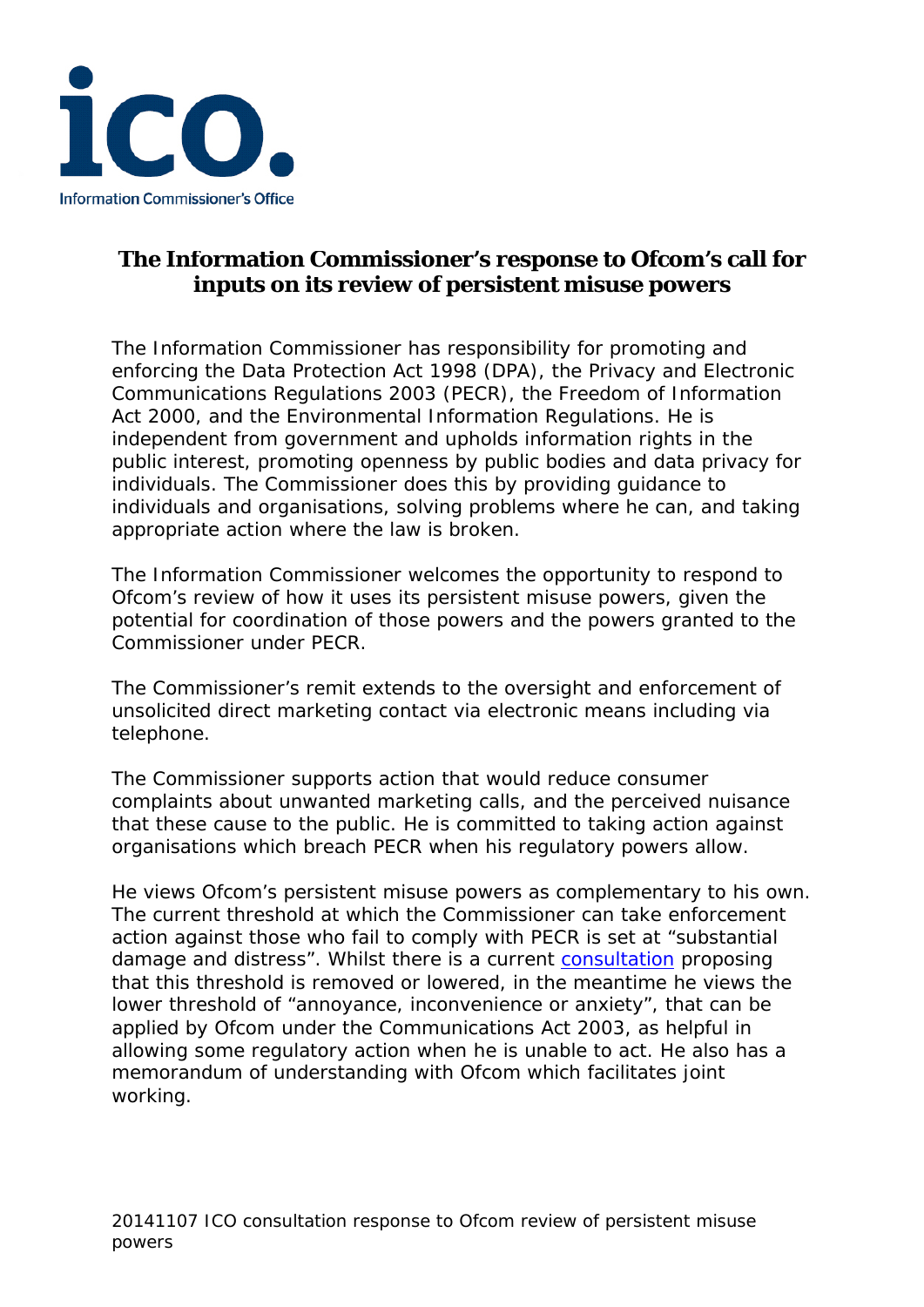## *Call for input questions*

*Q1: We would welcome views and evidence from stakeholders on (a) the main types of harm that consumers experience from nuisance calls in general and specifically in relation to silent and abandoned calls; and (b) how to measure the harm. You may wish to consider the following points in your response:* 

- *Evidence of changes in the nature and magnitude of the harm since we last reviewed the policy in 2010.*
- *Whether the harm differs across landlines and mobiles, consumers or the different types of calls (e.g. the time of day the call is received, whether it is a silent call or a live call).*
- *Types of harm other than wasted time and distress.*
- *Whether the distress caused by nuisance calls can be quantified and if so how.*
- *Evidence of how long it takes consumers to deal with silent and abandoned calls (e.g. X seconds or minutes to answer the phone, deal with the call, take steps to prevent further calls) and how that time should be valued.*
- *Views on the relationship between silent and abandoned calls and other call types.*

Unsolicited direct marketing accounts for only part of what consumers consider to be 'nuisance' calls, but it is however a significant part. It is our view that there is significant and compelling evidence of growing volumes of unsolicited live and automated telephone calls and SMS texts to UK consumers, and evidence that consumers are increasingly concerned about the problem and complaint volumes are also increasing.

It is the Commissioner's experience that unsolicited marketing calls are made to both landline and mobile numbers. The rules relating to making marketing calls to consumer telephones are not affected by the type of telephone that the call is received to (mobile or landline) so we do not hold definitive figures relating to the type of telephone receiving the calls.

Between setting up the online reporting tool in March 2012 and April 2014, over 323,000 complaints have been made to the ICO about unsolicited calls and texts, and the number continues to rise.<sup>[1](#page-1-0)</sup>

Evidence from elsewhere also supports the case that the problem is growing:

• Complaints to the Telephone Preference Service (TPS) have been consistently rising - peaking at 10,000 a month for TPS in 2013.

 $1$  ICO Annual Report 2013/14 --

<span id="page-1-0"></span>[http://ico.org.uk/about\\_us/performance/~/media/documents/library/Corporate/Researc](http://ico.org.uk/about_us/performance/%7E/media/documents/library/Corporate/Research_and_reports/annual-report-2013-14.pdf) [h\\_and\\_reports/annual-report-2013-14.pdf](http://ico.org.uk/about_us/performance/%7E/media/documents/library/Corporate/Research_and_reports/annual-report-2013-14.pdf)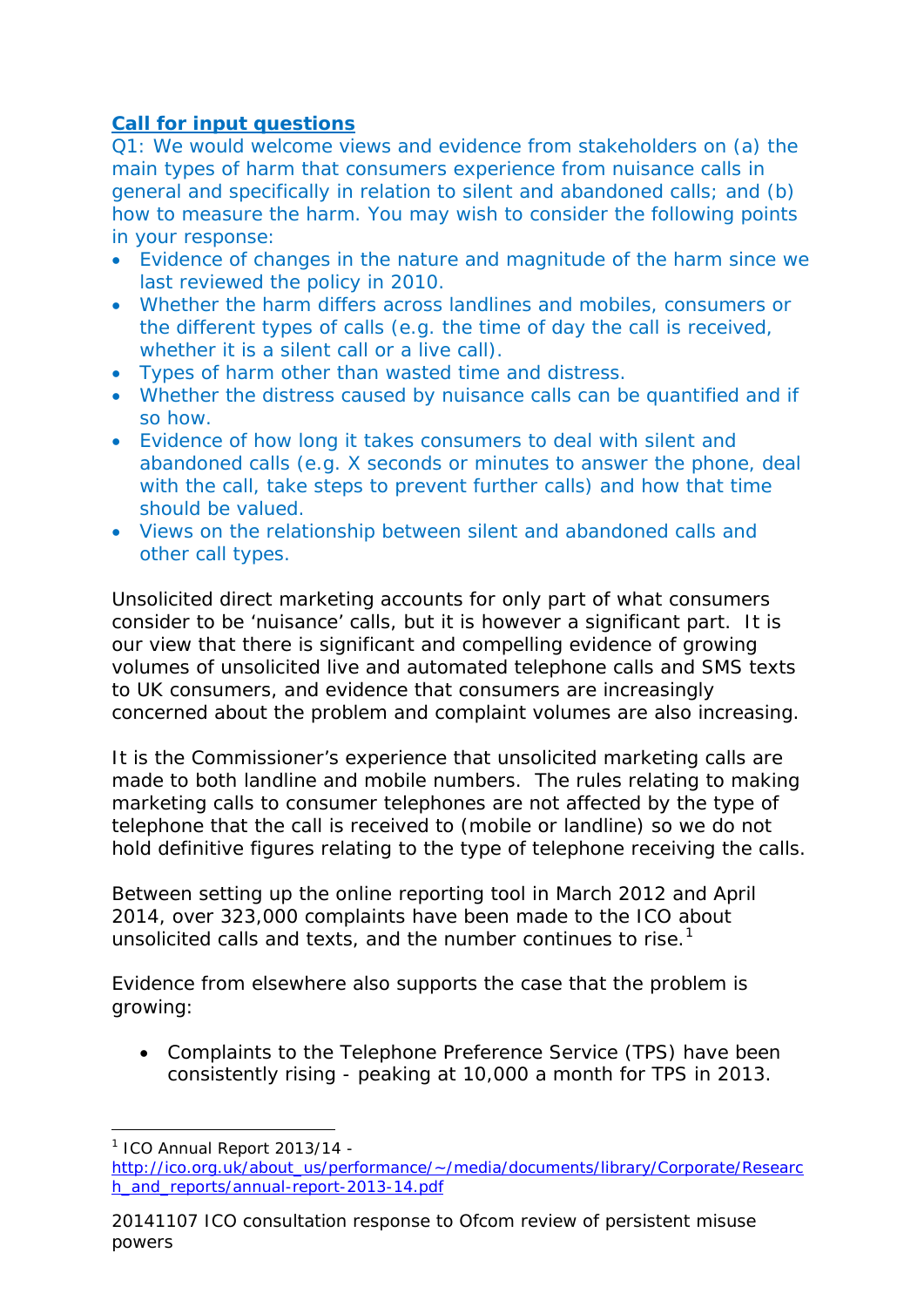• Complaints to Mobile Network Operators (MNOs) via the 7726 reporting tool continue to rise, as have complaints from consumers who have received unsolicited live and automated calls on their mobile telephones.

We also note that a Which? survey from early 2013 found that 70% of those questioned had received unsolicited calls. This was a significant increase since a previous similar survey in 2010.

There is a sliding scale of harm caused by unsolicited calls and texts. Evidence from concerns referred to the ICO by the public show that 90% consider the calls to be inconvenient, annoying, a cause for concern, a cause of anxiety or a disruptive irritation. For certain members of society, particularly in vulnerable groups, the calls will cause much greater distress and harm. For example, shift workers may have their sleep patterns seriously disrupted, and people with a terminal illness or a disability may have to make a considerable effort to answer the phone.

The evidence is also clearly set out in a recent independent report from the media policy project at the London School of Economics  $(LSE)^2$  $(LSE)^2$ . The report also highlights the wider costs to business and society of the problem:

- Costs to phone companies and regulators in handling complaints.
- The value of the telephone directory has been eroded, as two thirds of UK residential lines are ex-directory.
- Trust in and reliance on the phone is being undermined.

On the basis of this evidence, the Commissioner has put forward to DCMS a case for lowering of the threshold for enforcement action relating to unsolicited electronic marketing. The current threshold has proven difficult to establish and uphold in enforcement action, and we are consequently seeking a lower threshold to enable us to tackle the problem more effectively. The DCMS has recently opened a public [consultation](https://www.gov.uk/government/uploads/system/uploads/attachment_data/file/367498/LOWERING_THE_LEGAL_THRESHOLD__.pdf) on this proposal.

Any steps which Ofcom can take to coordinate activities in this area with the ongoing work of the Commissioner would be positive as there is undeniably a significant problem to be addressed.

## *Section 3*

-

<span id="page-2-0"></span> $<sup>2</sup>$  LSE Media policy project (2013) Nuisance calls: a case for concerted action.</sup> [http://www.lse.ac.uk/media@lse/documents/MPP/LSE-MPP-Policy-Brief-8-Nuisance-](http://www.lse.ac.uk/media@lse/documents/MPP/LSE-MPP-Policy-Brief-8-Nuisance-Calls.pdf)[Calls.pdf](http://www.lse.ac.uk/media@lse/documents/MPP/LSE-MPP-Policy-Brief-8-Nuisance-Calls.pdf)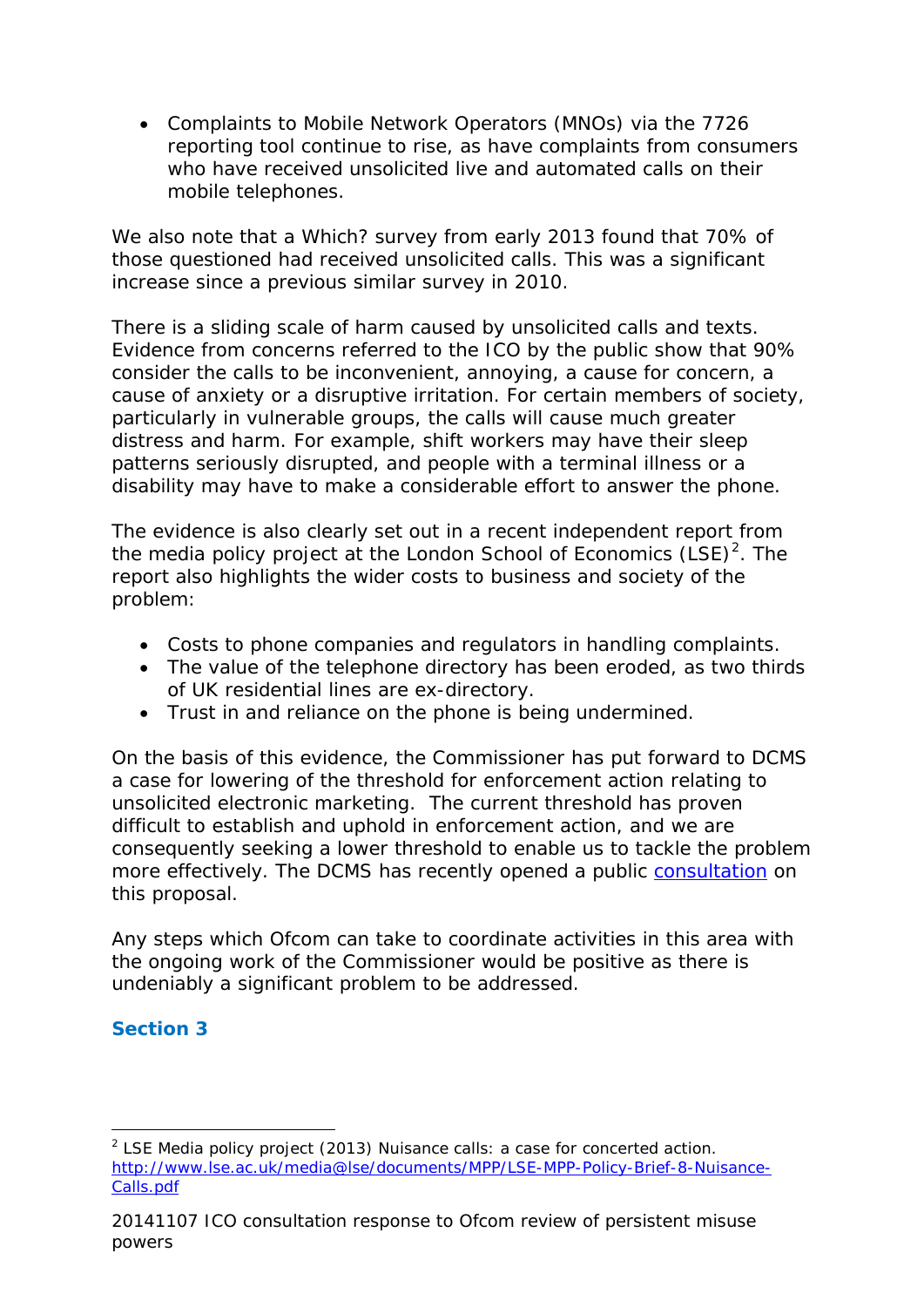*Q2: We would welcome views and evidence from stakeholders on what are the key drivers of (a) silent calls and (b) abandoned calls. You may wish to consider the following points in your response:* 

- *Whether the main driver for abandoned calls is the use of ACS or if there are other key drivers.*
- *Whether you agree with the possible reasons why consumers may receive silent calls and the extent to which they are likely to be a key driver of the overall volume of silent calls as set out in Figure 1.*
- *Evidence of the key drivers or silent or abandoned calls.*
- *Aside from mobile coverage, whether there are other issues specific to mobiles that could be causing silent or abandoned calls.*
- *Any information you have on how long organisations will ring consumers before disconnecting an unanswered calls (e.g. 15 seconds) or how quickly they connect consumers to a live agent (e.g. two seconds).*

*Q3: We would welcome views and evidence on the use of AMD including (a) if call centres have changed their use of AMD in recent years and if so why (b) the volume of calls made by call centres with and without the use of AMD (c) false positive rates when using AMD and any data to suggest that the accuracy of AMD has improved in recent years.* 

*Q4: We would welcome views and evidence on potential changes to the policy to help reduce the harm caused by silent and abandoned calls including those identified in Figure 2 (abandoned call rate and approach to AMD), Figure 3 (time limits for calling consumers and connecting to a live agent) and Figure 4 (good management and appropriate processes). You may wish to consider the following points in your response:* 

- *Views on whether it would be worth pursuing any of the potential changes identified in Figures 2 to 4 or if there are other potential changes that should be considered, for example, to make it clearer and easier for stakeholders to understand and follow or to specifically address calls made to mobile phones.*
- *Data indicating the likely impact of the potential changes in terms of reducing the harm caused by silent and/or abandoned calls and the potential cost of the change (both one-off and ongoing costs).*

Figure 2 under 3.19 includes references to abandoned call allowances that are based on percentages of total calls made. The requirement is that abandoned calls could not exceed X percentage of the total calls made within a particular period.

One concern that we would highlight with this approach is the potential for it to cause organisations to need to make more calls in order to level out the number of abandoned calls made over a particular period. For example, a call centre experiencing an unusually high number of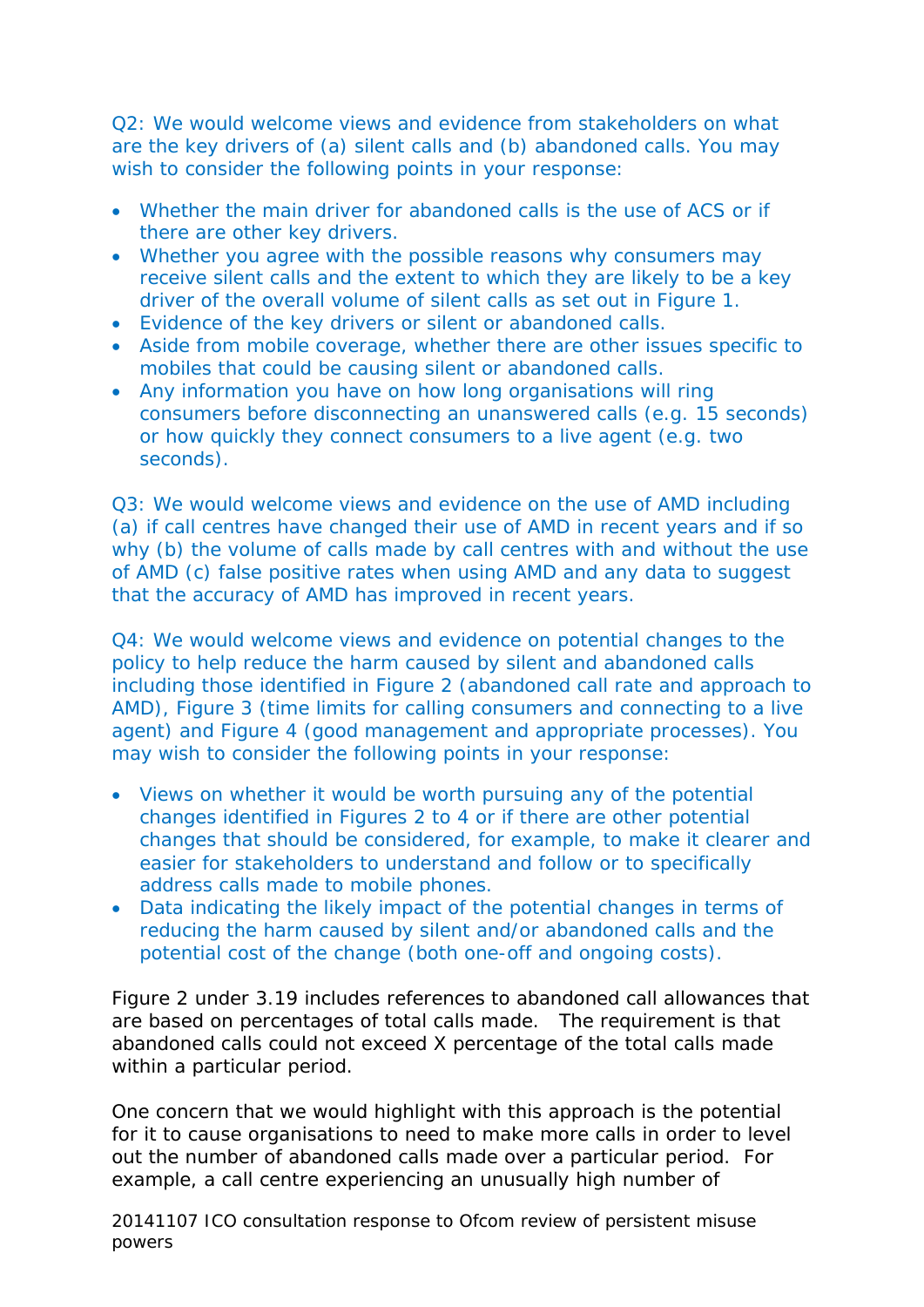abandoned calls for whatever reason would be incentivised to make a higher number of calls than they might otherwise, in order to come within the appropriate percentage brackets. This could create a cyclical effect with consumers receiving more calls that they perceive to be a nuisance as a result of this type of blanket measure.

## *Section 4*

*Q5: We would welcome views and evidence on potential changes that could be made to the policy relating to the a) current five general examples of persistent misuse (misuse of automated calling systems; number-scanning; misuse of a CLI facility; misuse for dishonest gain – scams; and misuse of allocated telephone numbers) or b) other examples of persistent misuse.* 

*You may wish to consider the following points in your response:* 

- *Whether the five general examples of persistent misuse remain relevant or if there are any changes or other types of persistent misuse that we should consider.*
- *Views on whether there are changes we should consider making to the policy relating to the provision of CLI information (noting the issues we set out in paragraphs 4.8 to 4.15).*
- *Views on whether it would be useful to clarify how we might use our persistent misuse powers in relation to calls made during unsociable hours and if so how and why.*
- *Views or evidence on the use of and harm caused by (a) localised CLI or multiple CLIs (b) IVM systems being used for outbound dialling where a consumer is kept on hold rather than immediately connected to a live agent.*
- *Whether a checklist and/or best practice guide would be useful and, if so, how such documents could be best developed and communicated.*

We agree with Ofcom's approach that use of misleading or inauthentic CLI information should be treated as misuse of the telecommunications network.

However, without enforcement activity in this area (and we recognise the challenges of identifying those responsible), the inclusion of obligations in respect of genuine CLI information may fail to have any impact on those organisations who are prepared to ignore their obligations.

In terms of the use of localised or geographical CLIs (paragraph 4.17), this is an issue which the Commissioner may need to consider further as potentially having fairness implications from the perspective of the DPA. Whilst leaving a genuine, localised CLI that a consumer can use to return an organisation's call could be beneficial from a cost perspective, there is a need to consider whether the leaving of such a number (in the absence